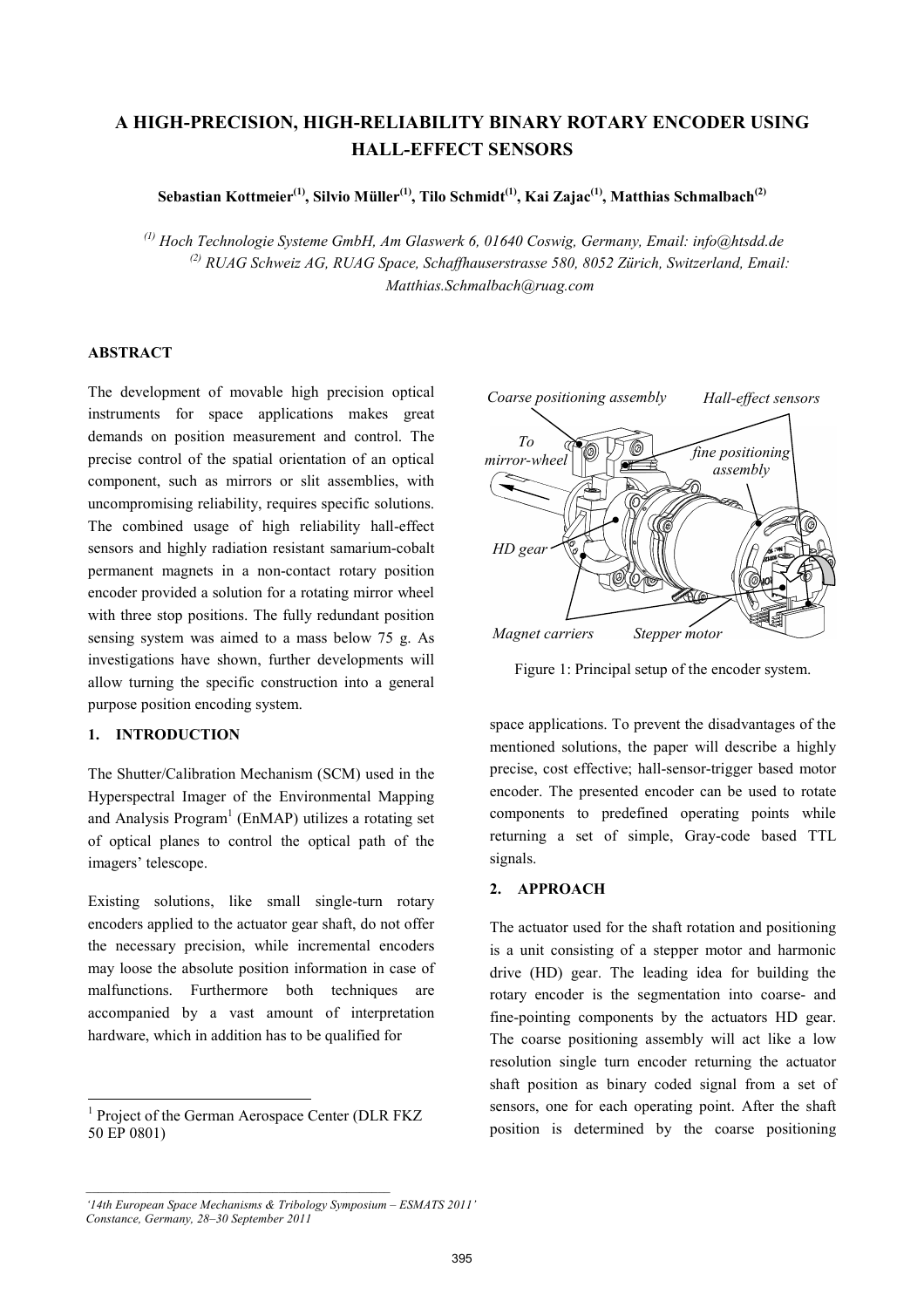assembly, the stepper motor will be rotated until the fine position assembly reaches its defined position (Figure 1). The precision is limited by the gear accuracy, the motor error and the precision of the halleffect sensors.

## **2.1 Requirements**

The system shall rotate a mirror wheel to three operating positions while maintaining a positioning accuracy of  $\pm 1$  arc minutes. The initial calibration accuracy has to be  $\pm 5$  arc minutes. The operational temperature is 21 °C  $\pm$  1 K; the survival temperature range is -50°C to +80°C. The mechanical loads are assessed to 70 g sine and 200 g shock in all dimensions. Figure 2 shows the critical mirror wheel positions, which are distributed equally around the perimeter.

# **2.2 Material**

As technological basis for the development the combined use of a cylindrical Samarium-Cobalt Magnet ( $Sm<sub>2</sub>Co<sub>17</sub>$ ,  $Ø1$ , 5mm x 3mm) and an OPTEK Technology OMH 30XX-series unipolar non-latching Hall-trigger is set. Samarium-Cobalt magnets are characterized through outstanding radiation hardness and chemical resistance [1], which make them suitable for space applications.



Figure 2: Mirror wheel positions of the SCM

The hall-effect sensors of the OPTEK OMH-Series are available as both MIL-STD-883 military (B-Grade) and space (S-Grade) qualified, whereupon the military grade components shall be used to reduce costs. The sensors circuitry contains a sensitive hall-element as well as a Schmitt trigger, what gives it the ability to switch between two defined output states depending on the faced magnetic flux density. The actuator consists of a hybrid stepper motor with a stepping angle of 1.8° and an attached 1:100 HD gear.

#### **2.3 Encoding principle**

To encode the three operational positions, a minimum of three sensors is needed. A coarse position detector, consisting of two magnet/ hall-sensor-pairs (two bit), is mounted on the gear shaft, while a fine position detector, consisting of one magnet/ hall-sensor-pair, is mounted on the second motor shaft (Figure 3).



Figure 3: Encoder principle

Due to the gear, each motor step moves the gear shaft 1.08 arc minutes, what leads to a total of 20,000 steps needed for a full rotation. The logic states realized with the described setup are given in Table 1. The two sensors of the coarse position detector are called "A" and "B".

| Coarse A | Coarse B | Fine | <b>Operational</b><br><b>Position</b> |  |  |
|----------|----------|------|---------------------------------------|--|--|
|          |          |      |                                       |  |  |
|          |          | 0/1  |                                       |  |  |
|          |          |      |                                       |  |  |
|          |          |      |                                       |  |  |
|          |          |      |                                       |  |  |

Table 1: Logic states of the encoder system.

It has to be noted, that the "two bit / one bit" requires the angle between two operational positions to be a multiple of 200 steps. In all other cases more sensors are needed on the fine position detector. Equation 1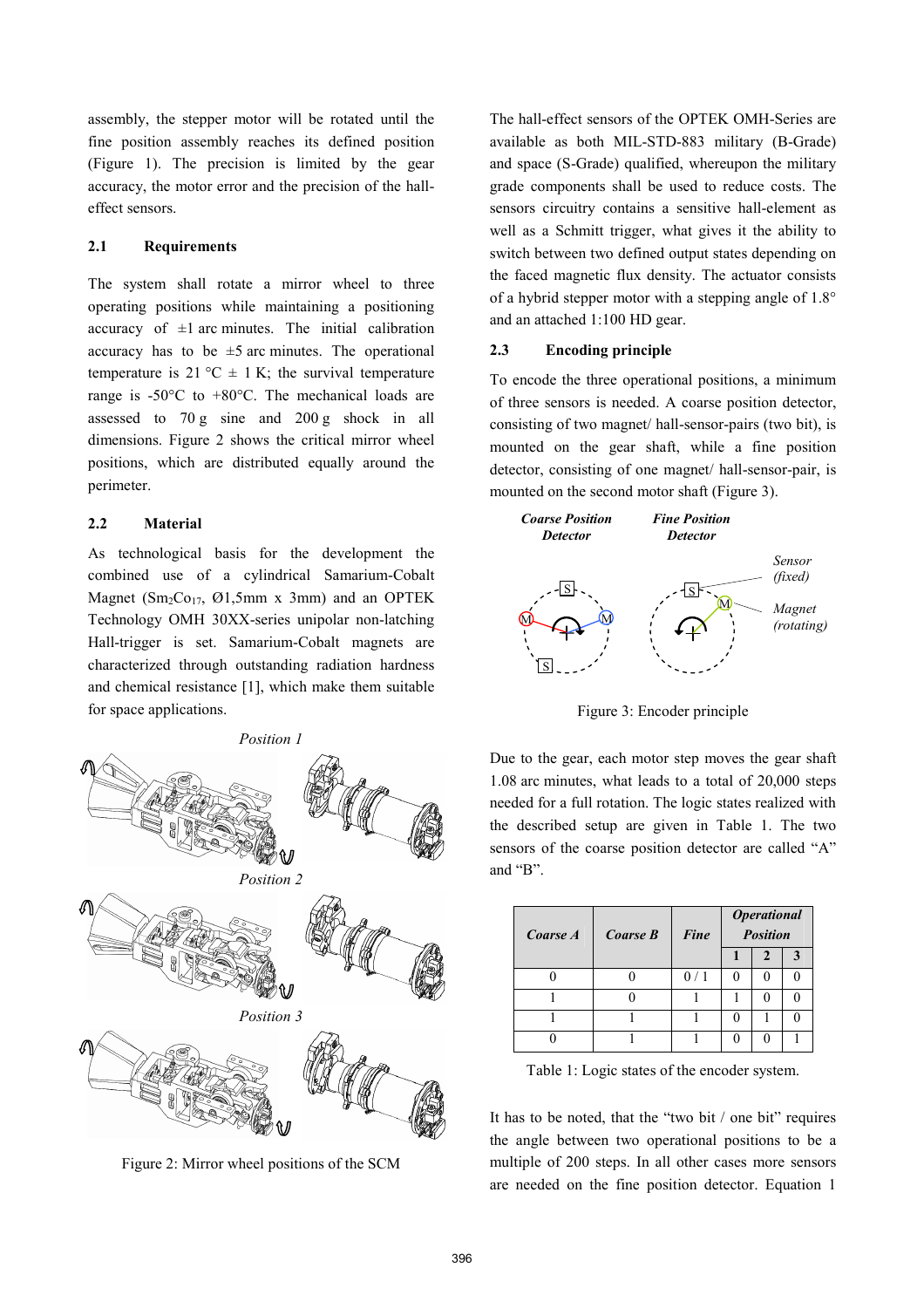and Figure 4 show the relationship between the number of CPD sensors (n) and the encodable positions (p) in a "n bit / one bit" system.

$$
p = 2n - 1 \tag{1}
$$



Figure 4: Relation between number of sensors and encodable positions

# **2.4 Sensor-magnet interaction**

To develop a robust control unit, it is necessary to determine the physical and geometrical effects prevailing during the interaction of sensor and rotating magnetic field.

Figure 5 shows the principal mode of operation for a Hall-Sensor based trigger crossing the unaffected magnetic field of a SmCo-based permanent magnet.



Figure 5: Principle of a Hall-sensor based encoder with laid in coordinate system *Direction of movement (magnet carrier)* 

When the sensor passes the threshold-plane of its predefined switching flux density, it will change its logic state (in the described case the output voltage

drops from  $+5$  V to 0 V). After switching his state, the sensor will face a second threshold plane because of the implemented hysteresis. The crossing of the second plane will lead to a reset of the output state. Additionally, the sensor will only change its output state when facing a magnetic south pole, what will become important in redundant design. It is obvious, that the geometry of the slice plane along the sensors path is to complex to be used in the initial design process and has to be replaced by a more tangible term. Therefore, all calculations will only consider the virtual path of the center point of the sensors hall element, what reduces the problem in a way given in Figure 6, if the diameter of the magnet carrier is much larger than the length of the path. With this assumption, the number of steps needed to pass through the triggered state can be easily approximated as arc length.



Figure 6: Path of the center of the hall element

#### **2.5 Signal geometry**

It becomes apparent, that the precision of this sensor system depends on the following parameters:

- *The geometry of the magnetic field, i.e. the geometry of the threshold plane.*
- *The geometry and spatial orientation of the actual sensitive element inside the hallsensors case.*
- *The sensitivity of the hall-element and the trigger circuit, i.e. the integral magnetic flux normal to the sensitive surface necessary to trigger the signal.*
- *The mechanical precision and manufacturing tolerances of the sensor- and magnet carriers as well as the precision of the motor and gear.*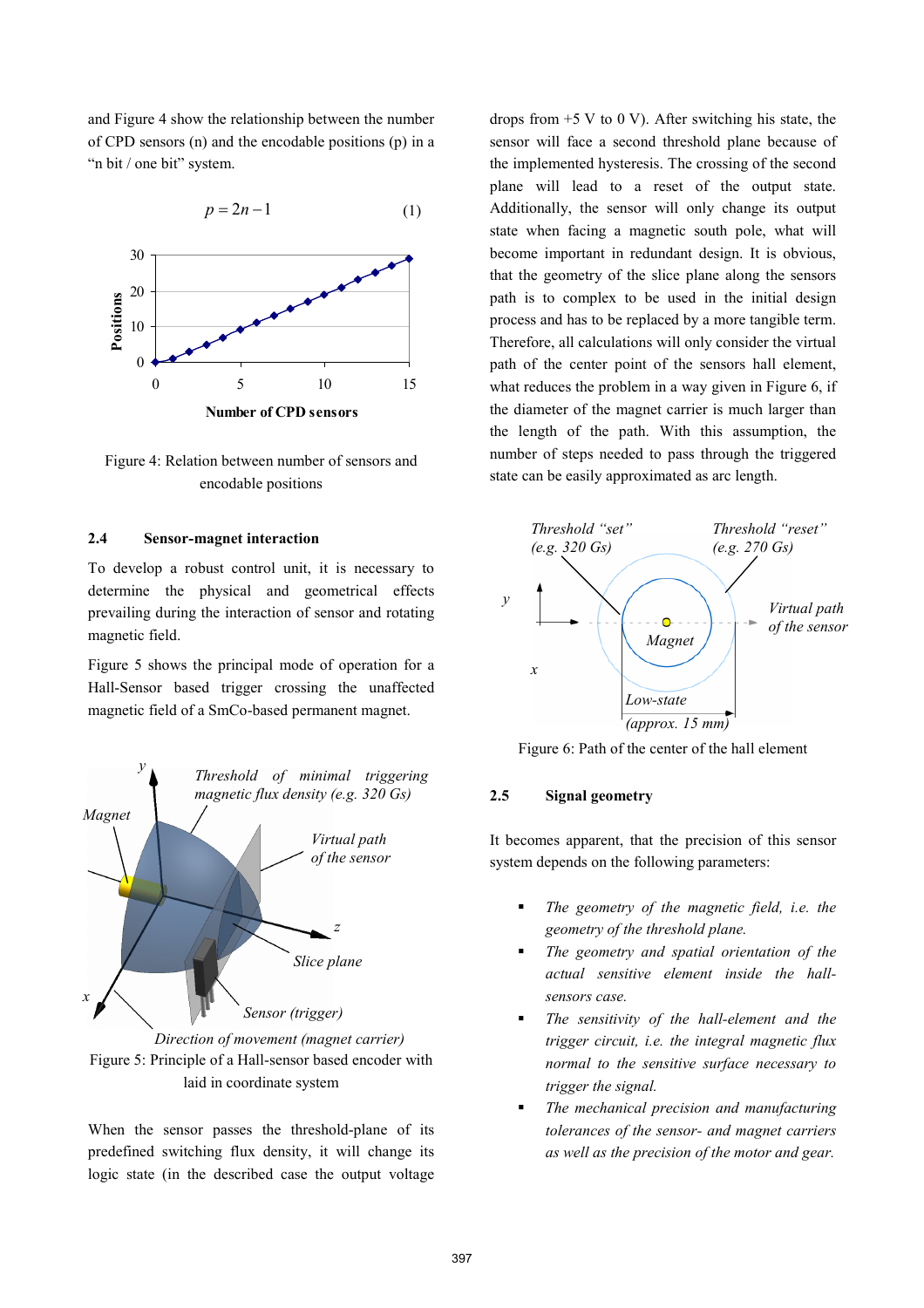These parameters influence the geometry and materials of the encoder hardware as well as the relationship between the motor steps and the geometry of the electrical signals.

Due to the geometrical limitations resulting from the design of the SCM structure the air gap between magnet and sensor surface is set to 0.5 mm, what gives a starting point for the electromagnetic simulation. To generate a proper FEA-model, the magnetic flux density along the virtual sensor path had to be surveyed utilizing a magnetometer.



Figure 7: FE-model of the  $Sm<sub>2</sub>Co<sub>17</sub>$  magnet with the overlaid curve progression of the flux density along the air gap.

The FEA-model (Figure 7) was then used to determine the effects of the triggers hysteresis on the virtual path of the sensor. This is crucial as the limited air gap may cause the triggered state to last for more than one motor step, depending on the physical parameters of sensor and magnet. In combination with the information about the sensor hysteresis, the FEA-data can be used to simulate the geometry of the three signals, including errors depending on the factors mentioned above. Furthermore the geometry of the mechanical components can be optimized. Figure 8 shows an idealized detail of the generated signal diagram: After a change in output states of the coarse position detector the fine position detector indicates the calibrated position. Due to imperfections in manufacturing the coarse position signals will not change their state at the same position. To gain unique output states in the described configuration, it has to be guaranteed, that the coarse signals will not last longer than 399 steps and include more than 1 fine signal.



Figure 8: Signal diagram detail (idealized) of position 2

#### **2.5 Encoder design and redundancy**

The fine positioning sensor carrier as shown Figure 9 is flanged to the stepper motor and has two separated slots to hold the nominal and redundant hall trigger. Three slotted holes permit the rotation of the sensor carrier for the initial calibration. The magnet carrier holds two cylindrical  $Sm<sub>2</sub>Co<sub>17</sub>$  magnets, each facing with its south pole to the respective sensor in order to realize the redundancy. The magnet carrier is locked against distortion.



Figure 9: Fine position detector

The coarse position detector (Figure 10) consists of two sensor carriers each for nominal and redundant side, which are mounted to the SCM structure. A centering device adjusts the alignment of the nominal sensor carrier. A relatively coarse borehole clearance allows a slight correction of the carrier position in order to calibrate the system. The magnet carrier is mounted on a flattening on the actuator gear shaft.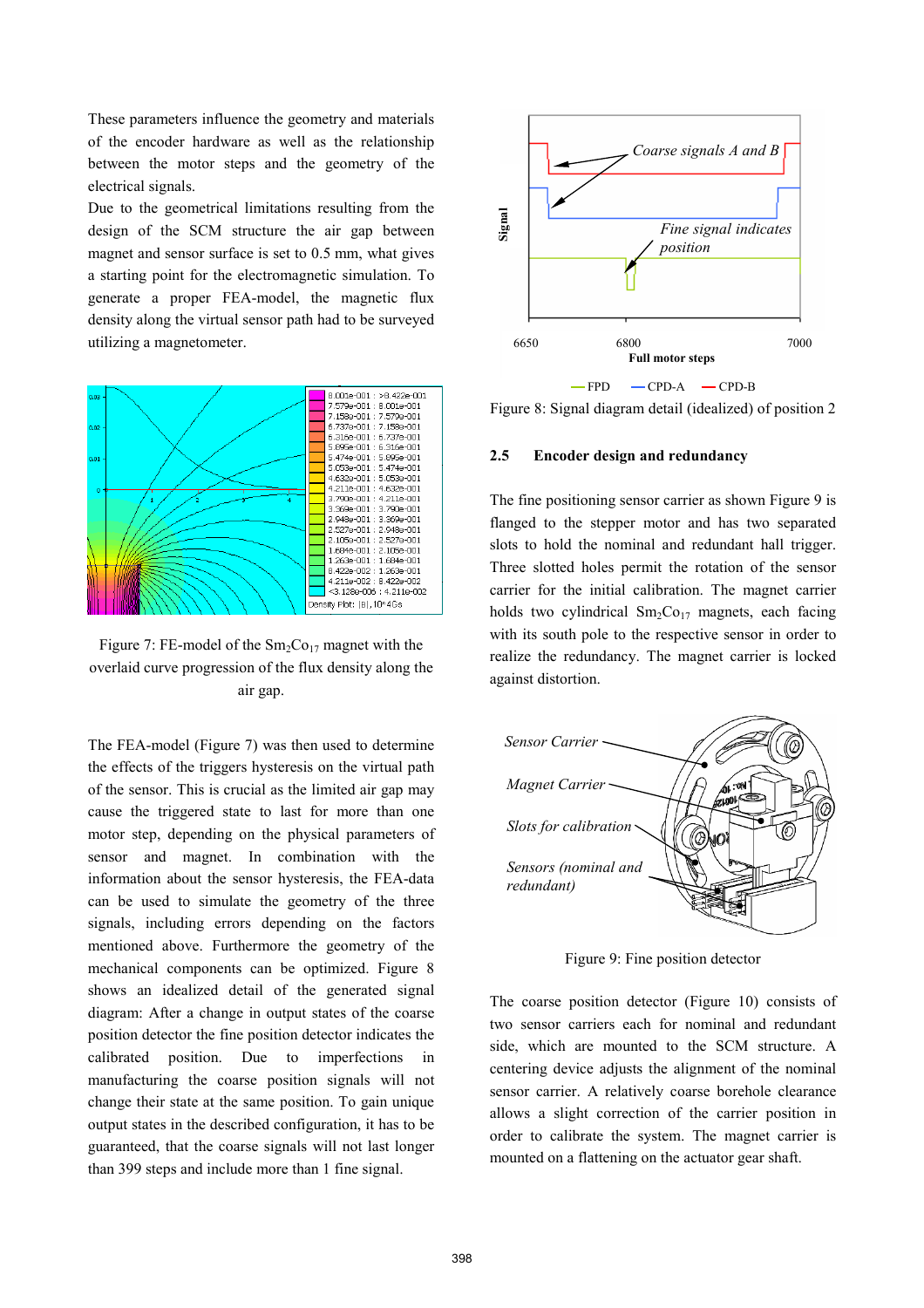

# Figure 10: Coarse position detector, redundant sensor carrier removed

As in the fine position detector, the nominal and redundant side have an angular offset to minimize the interaction of the magnetic fields.

#### **2.6 Degradation**

In the described case it has to be assured, that a possible degradation of the hall sensors sensitivity due to radiation effects does not cause a loss of steps at the fine position detector. Therefore, the maximum allowable drift in the trigger point position is 0.9° for a



# Figure 11: Possible effects for a given 10% degradation of the triggering flux density for the fine position detection

stepping motor with a stepping angle of 1.8°. Figure 11 shows the geometrical impact of a shift in the triggering flux density derived from the FEA-model: For a given encoder wheel with a diameter of 15 mm a drift of  $\pm$  10% causes the geometrical trigger point to move about 0.6° along the perimeter of the fine pointing encoder. As tests have shown, the dose necessary for a 10% drift lays above 40 krad [2] for a similar sensor, while the received dose during the mission time is estimated with a maximum of 11 krad.

#### **3 Breadboard tests**

To determine the systems functionality, two parameters had to be analyzed:

- *The initial calibration accuracy*
- *The repeatable positioning accuracy*

To measure the maximum possible accuracy of the sensor system, a breadboard has been developed.

The test is designed to resemble the geometrical and mechanical parameters of the SCM while allowing the measurement of the position of the wheel. The breadboard consists of an electrically and mechanically equivalent stepper motor with attached coarse- and fine position detectors, flanged to a geometry dummy of the SCM structure. To measure the angular deviation of the reached position, the breadboard utilizes a mirror dummy in combination with two Keyence LK-G 82 laser distance sensors. Both sensors measure the distance to the mirror dummies surface.



Figure 12: Sensor system breadboard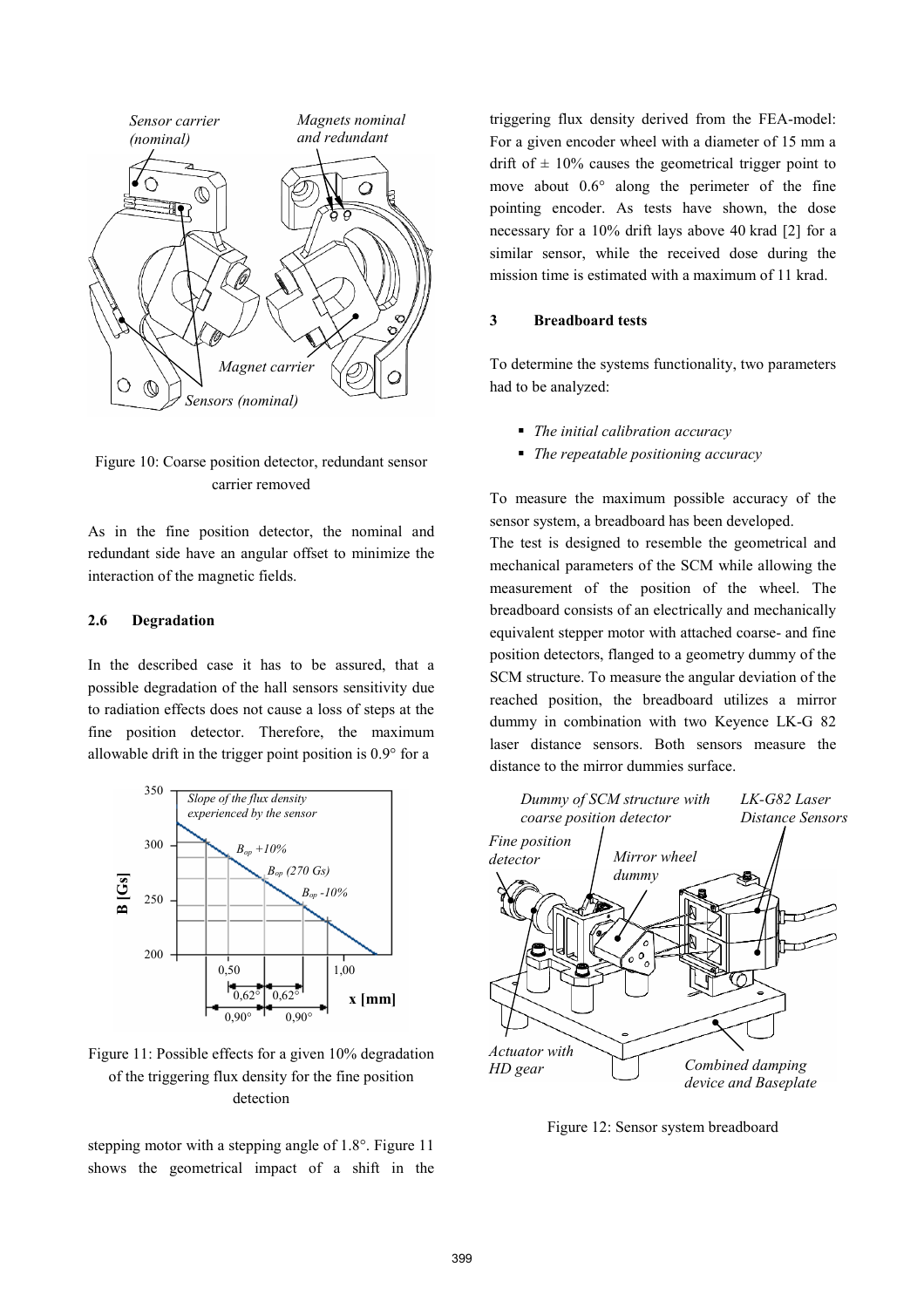With the known clearance between the laser dots the angular displacement of the mirror dummy can be triangulated:



Figure 13: Principle of deviation detection

In full step mode the detectable angle has to be smaller than 1.08 arc minutes to fulfill the requirements. The maximal resolution of the laser distance sensors is  $0.2 \mu m$ , what, with the given geometry, results in a maximum angular resolution of  $6.4 \cdot 10^{-4}$ ° (0,038 arc minutes). Resulting from this accuracy, the stepping mode of the actuator can be set to 1/10 step for optimal accuracy at the angular measurements.

The breadboard test consists of three consecutive phases.

> *A. Calibration of the laser distance sensors to the coordinate system of the breadboard baseplate by measuring the distance offset via a reference plane.*

> *B. Measuring the absolute angular deviation of the mirror after position 1 is reached.*

> *C. Repeating search for position 1 to determine the repositioning accuracy.*

Phase C. will show the absolute positioning accuracy of the whole encoder system, including all mechanical parts. Therefore the actuator will rotate the mirror wheel dummy 19950 full steps before switching to 1/10 step mode. Then the sensor system will gain control over the actuator by searching for the coarse position signals resembling position 2. After both signals are active, the next occuring fine position detector signal is searched and the angular deviation of the mirror wheel dummy is measured. This operation is repeated until a sufficient number of samples is reached.

To minimize effects caused by thermal elongation the environmental temperature will be automatically regulated to 21 °C  $\pm$ 1 K via a temperature sensor mounted on the encoders gear housing. Errors from torsion or bending will be compensated by proper pausing intervals after reaching the defined position. Degradation effects caused by radiation or heat cycles have not been determined but could have impact on the long-term precision of the system.

#### 4 **RESULTS**

The conducted test has shown a high angular accuracy. Figure 14 shows the results of test phase C. The measured distances are the mean values of 100,000 samples per point gained over a period of 10 seconds to minimize effects caused by vibrations. The results where then normalised to the measurements average to clarify the maximal deviation. As can be seen, the samples fluctuate in a  $\pm 0.12$  arc minute interval at a given mean measurement error of 0.0136 arc minutes. In an adjacent test, the reduction of



Figure 14: Angular deviation in test phase C



Figure 15: Angular deviation histogram function